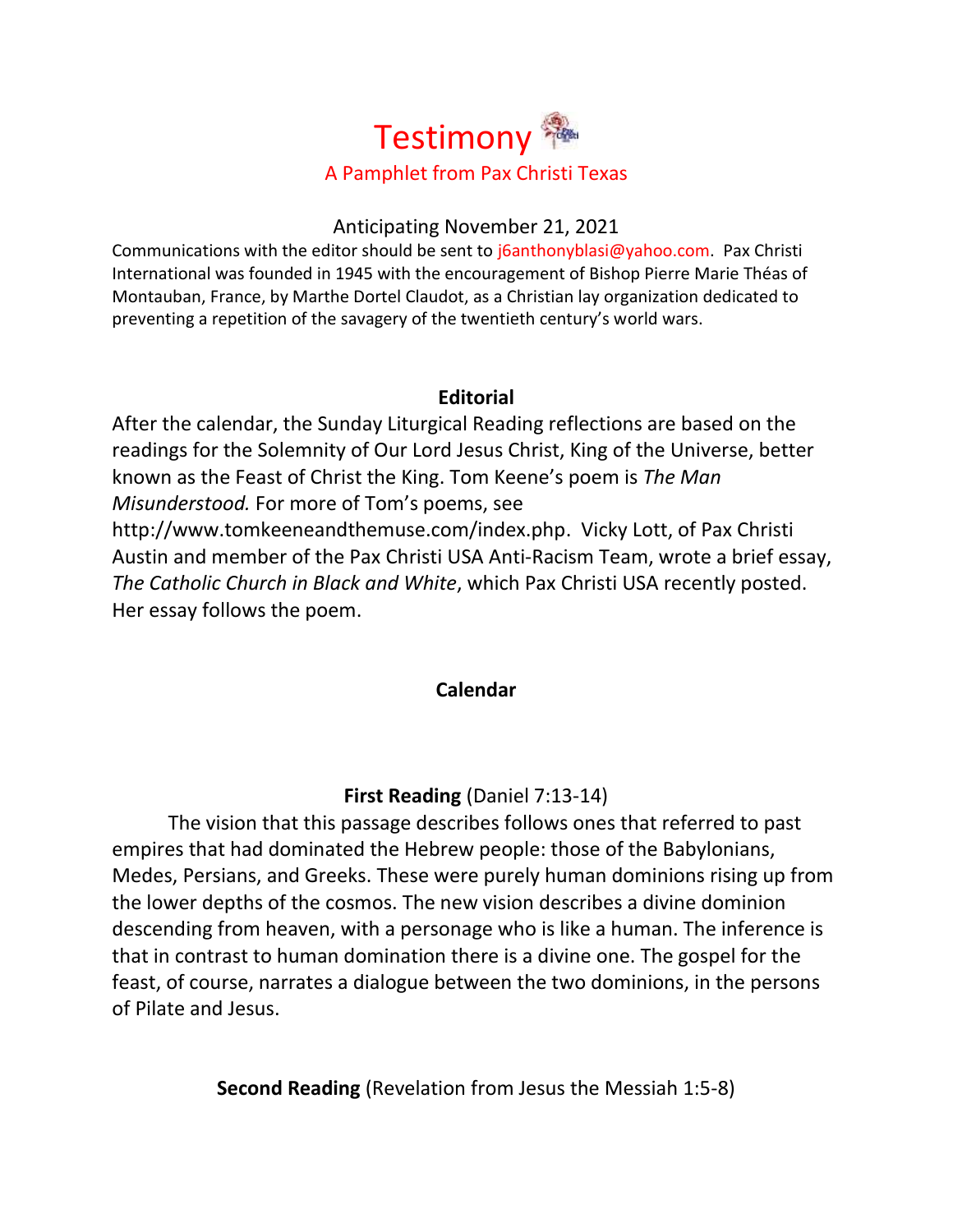The *Revelation from Jesus the Messiah*, often called the *Book of Revelation* for short, is one of the most controversial books of the New Testament. Because much of it was written in the literary genre of apocalyptic, it can be difficult for moderns to interpret. People who insist upon a literal reading of scripture have provided us with a surefire way to misinterpret the book as a whole. The reading for this Sunday is from one of the less difficult sections. The author, who says his name is John, is addressing seven brief messages to seven ancient churches located in what is now Turkey. As was customary in ancient Christian letters, he begins with a blessing: "Grace to you and peace from the One Who is Who was, and Who is coming."

*Revelation* was written between 81 and 96 CE; the greeting in the passage read this Sunday testifies to an early Christian belief that Jesus the Messiah was above time and was therefore divine. It therefore uses the expression *ruler* in an, at best, metaphorical sense, when it describes Jesus the Messiah as the "ruler of the kings of the earth."

In a parenthetical statement, the passage says Jesus the Messiah "made us a kingdom, priests of his God and Father." So the followers of Jesus comprise a kingdom that parallels the earthly kingdoms. While our churches have presiders, for which New Testament Greek uses the expression *presbyter* (elder), here the passage says we are made priests, for which the Greek uses the expression *hieros*, a word also used for the Jewish priests of the Jerusalem Temple. To use such words as kingdom and Temple priest in such an analogous manner highlights the difference between governance and hierarchy in human empires and religious establishments on the one hand, and on the other life in God's kingdom.

### **Third Reading** (John 18.33-37)

"You? Are you the King of the Jews?" Pilate was expecting a much more formidable personage. "Are you saying this on your own or did others tell you about me?" Jesus was not going to answer Pilate's question on the Roman official's grounds because his realm was not established on such grounds. The interrogation proceeds to substantiate Pilate's first impression that Jesus posed no military threat to the Empire. As Jesus put it, "You are saying that I am a king. I was born and came into the world for this: to witness to truth." Truth! Maybe Jesus was a threat after all!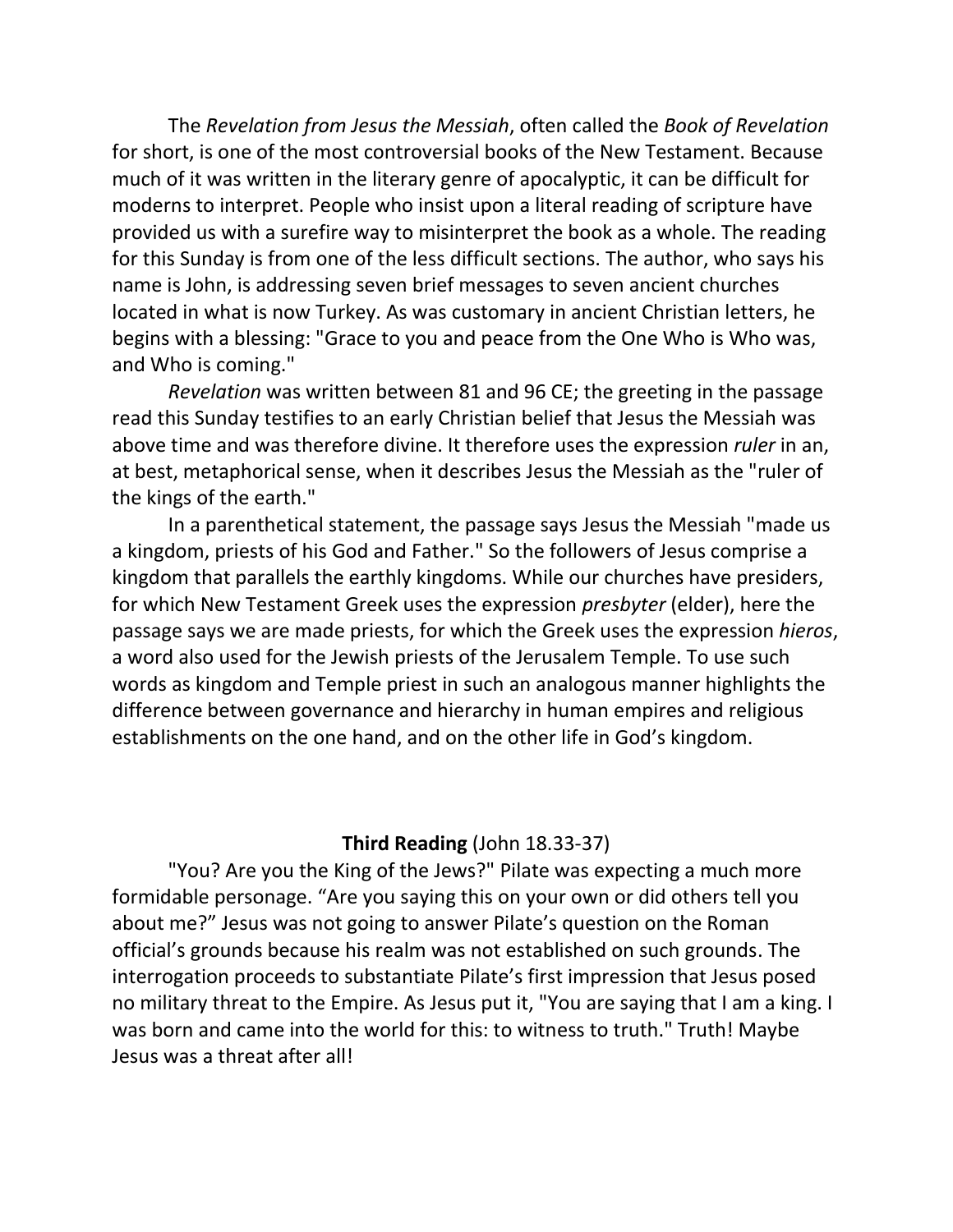For colonial masters to justify their own society's theft from the subject society, there is a need for an official lie. For a political entity to oppress through violence, it must make its functionaries blind to the destruction they wreak and deaf to the cries of those whom they have bereaved. For a society characterized by poverty when its poor produce the wealth its elite enjoy, a fantasy of deserving rich and worthless poor must be propagated. Someone who would witness to truth threatens such comfortable falsehoods.

Economic and political fancies—social superstitions—did not disappear with the Roman Empire and its thugs, nor even with the passing of overt colonialism. There are still ideologies of racism and classism, and these serve to perpetuate the illusion inside gated communities that the highly prosperous one per cent accumulates its wealth quite apart from the labor of the supposedly inferior, undereducated, and incompetent lower classes that happen to work in their businesses and comprise their customer base. Truth is a threat to such a convenient world view.

Truth is a cognitive reflection of God's creation in the first instance, and exposure of the human corruptions and miss-depictions of that creation in the second instance. Fanciful ideologies are not neutral alternatives to truth but have consequences that benefit some people at the expense of others. Cases of racism, sexism, and the like are obvious, but there is another ideology that faces few questions today—the one that holds "management" should be rewarded with great fortunes, hundreds of times greater than the compensation accorded typical workers. It has not been demonstrated that such management is particularly productive. And the problem is not limited to corporations; it can be found in athletics, universities, charities, and even churches. There are millionaire team coaches who make their fortunes off players' brain injuries. There are entirely dysfunctional millionaire university officials and scandalously wealthy "charity" executives. And, oh yes, there are bishops who build castles.

"You are saying that I am a king." Don't count on it in the case of Jesus, in the all too normal meaning of "king."

#### **Poem**

*The man misunderstood*

"Don't *cling* to me," I am said to have said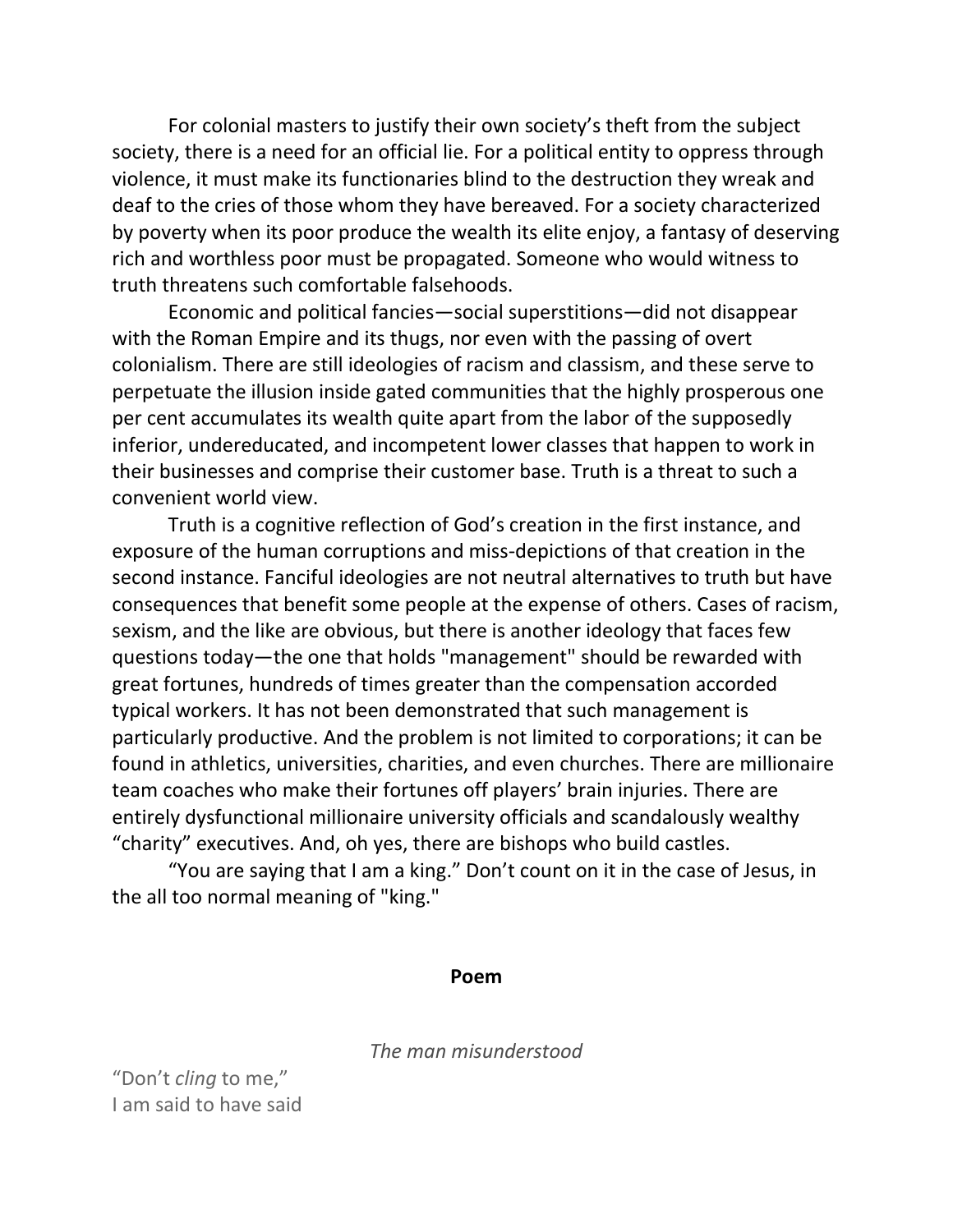to Mary, my friend. I had to go. Unless I did, you wouldn't get the spirit of it all. You wouldn't get the whole point of my life, or of yours. So surrender forever the notion you can own me. It is enough to remember me with wine and bread, where you can taste the blood-spurting, fleshy meanings of me. And please don't reduce me to doctrine or trivialize me with comfy feelings. If you want God's kingdom, dump your images of kings. If you want God's peace, let go the hope that war will bring it. If mythologize me you must, let the myths *be* myths, doors to the Unknown. Don't bury my meanings in tombs of words taken literally. If you would explain me with words, let them be lyrics to music. So don't cling. If you want to meet me, then feed the hungry, free the prisoners, touch your enemies with love. They are the Unique Particularities in which Universal Compassion abides, and where I wait for you.

# Tom Keene and the muse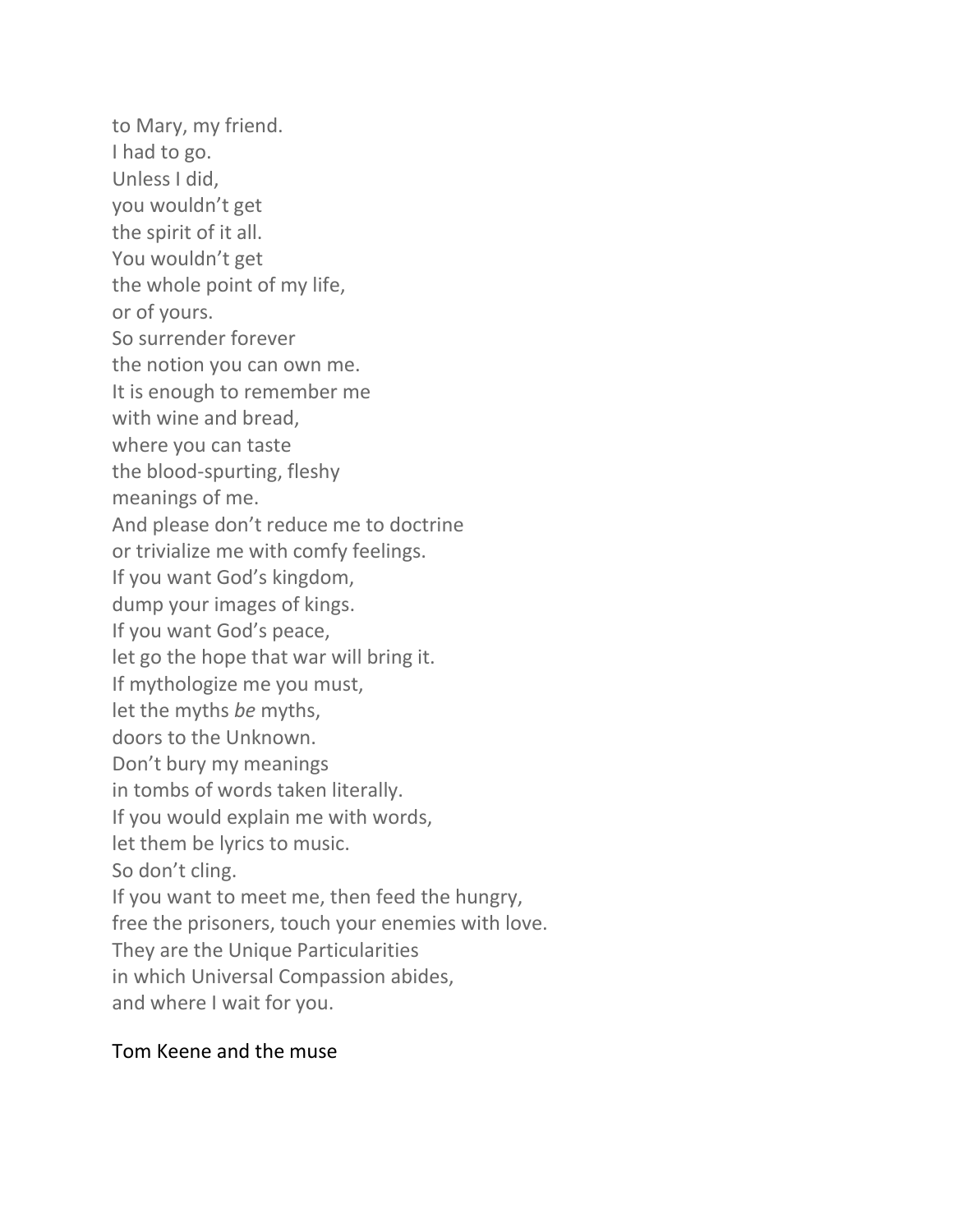# **The Catholic Church in Black and White** by Vicki Vernon Lott Member, Pax Christi Anti-Racism Team

I recently watched the powerful Netflix docuseries ["Colin in Black and](https://www.netflix.com/title/80244479)  [White",](https://www.netflix.com/title/80244479) which depicts how Colin Kaepernick's high school years led him to become an activist. To me, certain challenges that he faced in both Black and White spaces are similar to my experiences and observations as an African American female in the predominantly white Catholic Church.

I could point out numerous instances of the Church's historic systemic racial exclusion, racial exploitation, racial oppression, and racial marginalization of Black people based on race. However, my purpose here is not to admonish the Church for past and present shortcomings regarding the life and dignity of all human beings — the first theme of Catholic social teaching. Rather, my purpose is to briefly consider challenges among Blacks and Whites in the call to family, community, and participation by "seeking together the common good and wellbeing of all, especially the poor and vulnerable," the second theme of Catholic social teaching. Moving forward in this regard requires that we take a few strategic steps based on historic lessons we should have learned. But first, it's imperative that we tell the truth about history.

# *The Black Catholic Church*

The lingering effects of centuries of the oppression of African Americans has resulted in what Joy DeGruy calls "Post Traumatic Slave Syndrome". It's necessary for Black people to be aware of history in order to avoid inadvertently continuing "internalized racial oppression" due to unawareness. In the Church, this trauma often manifests itself in overt or covert ostracization, or if not, in selfisolation or a siloed effect after having been diminished as a people for so long.

There are serious issues of distrust based on centuries of dehumanization. The reluctance to engage even in conversations about race is often due to unhealed generational scars about which we may even be unaware. This deepseated historical mistrust sometimes results in an unwillingness to fellowship with White people. By the same token, work is needed internally within the Black community to discuss historic, intergenerational trauma, and explore ways to heal.

Unfortunately, recent Church history in terms of either complicity by silence, such as today's voter suppression efforts, or criticism of issues that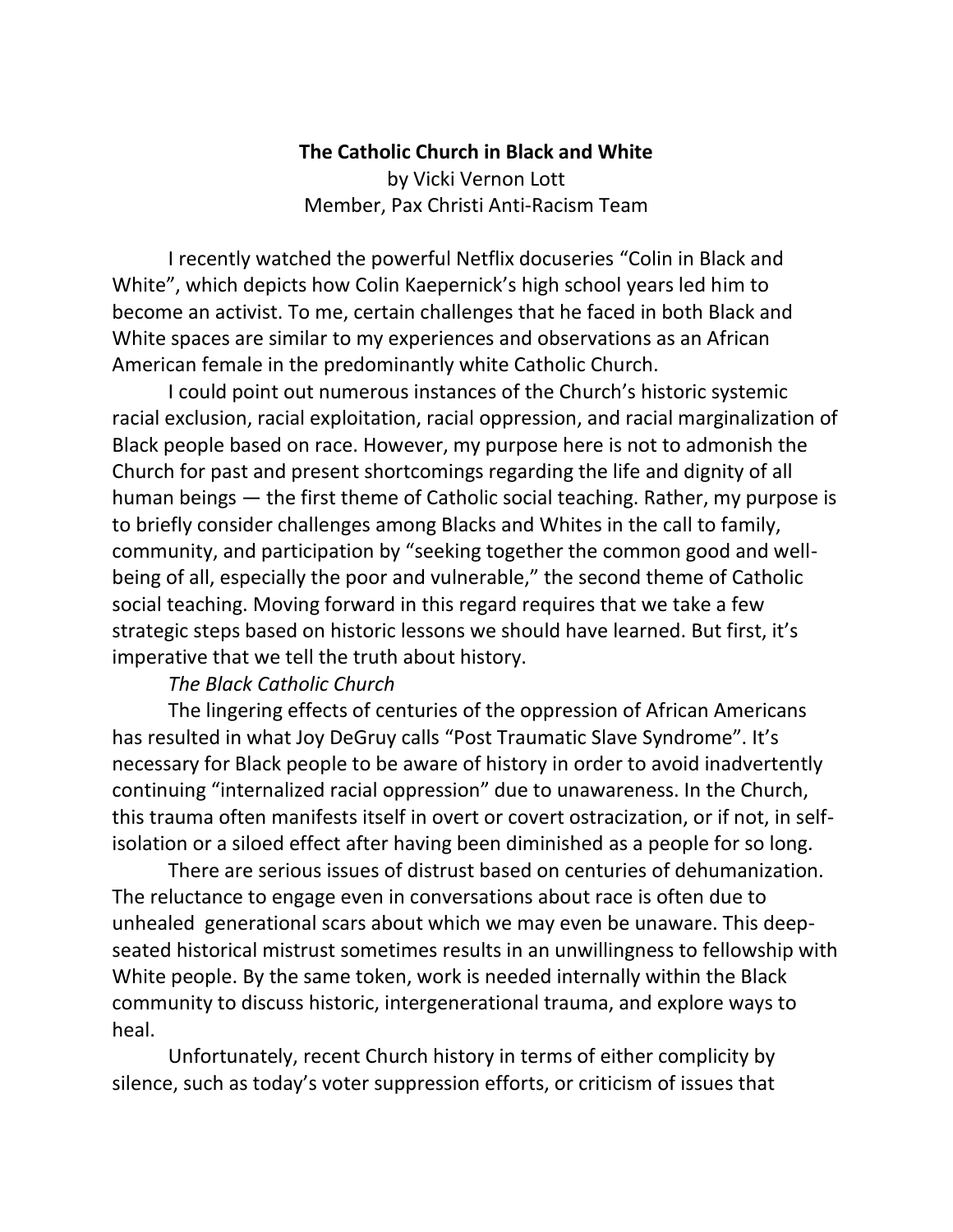matter to Black people, such as the Black Lives Matter movement, have only served to widen the chasm.

Consequently, Church people should not be surprised when an event is organized for Black people's involvement without their being co-designers in all phases of the planning process, and then only a few Black people show up. In this regard, my Pax Christi Anti-Racism Team (PCART) colleagues and I know of and have talked about several cases in point around the country. *The White Catholic Church*

A prerequisite for community-building is trust. A prerequisite for trust is telling the truth. Telling the truth requires an awareness, understanding, and acceptance of real history. It is imperative that the Church not only acknowledge the truth about the history of this country from the days when the first Africans were enslaved on these shores in 1619, but that they understand their lingering effects today. This requires intentionally talking about race in depth.

All — ALL — layers of the Church must be involved.

• For clergy: diocesan and parish priests should receive antiracism training as a part of their continuing education to the extent that they become comfortable preparing and delivering homilies on social justice issues, and that they do so. Deacons and seminarians should also have this training.

• For the laity: workshops or classes in anti-racism should be required for directors of religious education (DREs), CCD classes, and Catholic schools.

If the Catholic Church truly wishes to be pro-life, then anti-abortion must be only one portion of right-to-life campaigns. In other words, the Church must visibly promote infant and maternal health, opposition to excessive use of force in policing, and abolition of the death penalty. Their words and actions must also demonstrate that Black lives do matter.

*For more information, or ideas on how to become more engaged in antiracism work, contact Pearlette Springer, Chair of the Pax Christi Anti-Racism Team (PCART) at [littlepreciousgems@yahoo.com](mailto:littlepreciousgems@yahoo.com)*.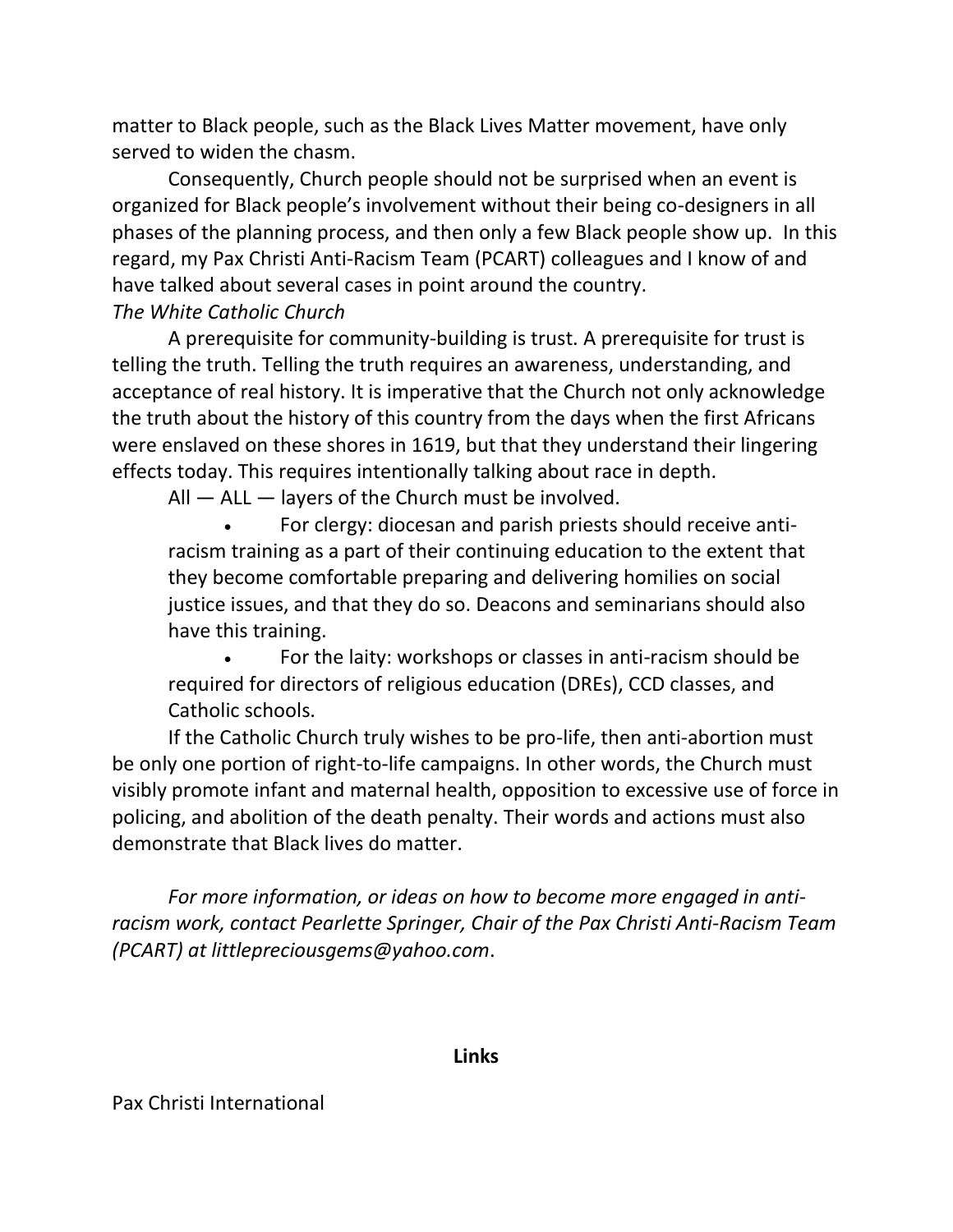<http://www.paxchristi.net/>

Pax Christi U.S.A. [http://www.paxchristiusa.org](http://www.paxchristiusa.org/)

Pax Christi Texas [http://www.paxchristitexas.org](http://www.paxchristitexas.org/)

Pax Christi Dallas [http://www.Paxchristidallastx.org](http://www.paxchristidallastx.org/)

Pax Christi San Antonio [http://www.paxchristisa.org](http://www.paxchristisa.org/)

Marianist Social Justice Collaborative [www.msjc.net](http://www.msjc.net/)

Sisters of Charity of the Incarnate Word, International JPIC Committee <http://saccvi.blogspot.com/>

San Antonio Peace Center [http://www.sanantoniopeace.center](http://www.sanantoniopeace.center/)

Texas Catholic Campaign to End the Death Penalty [www.txccedp.org](http://www.txccedp.org/)

Dialogue Institute of San Antonio [www.thedialoginstitute.org/san-antonio/](http://www.thedialoginstitute.org/san-antonio/)

Climate Change [www.creation-care.com](http://www.creation-care.com/)

Catholic Books Review